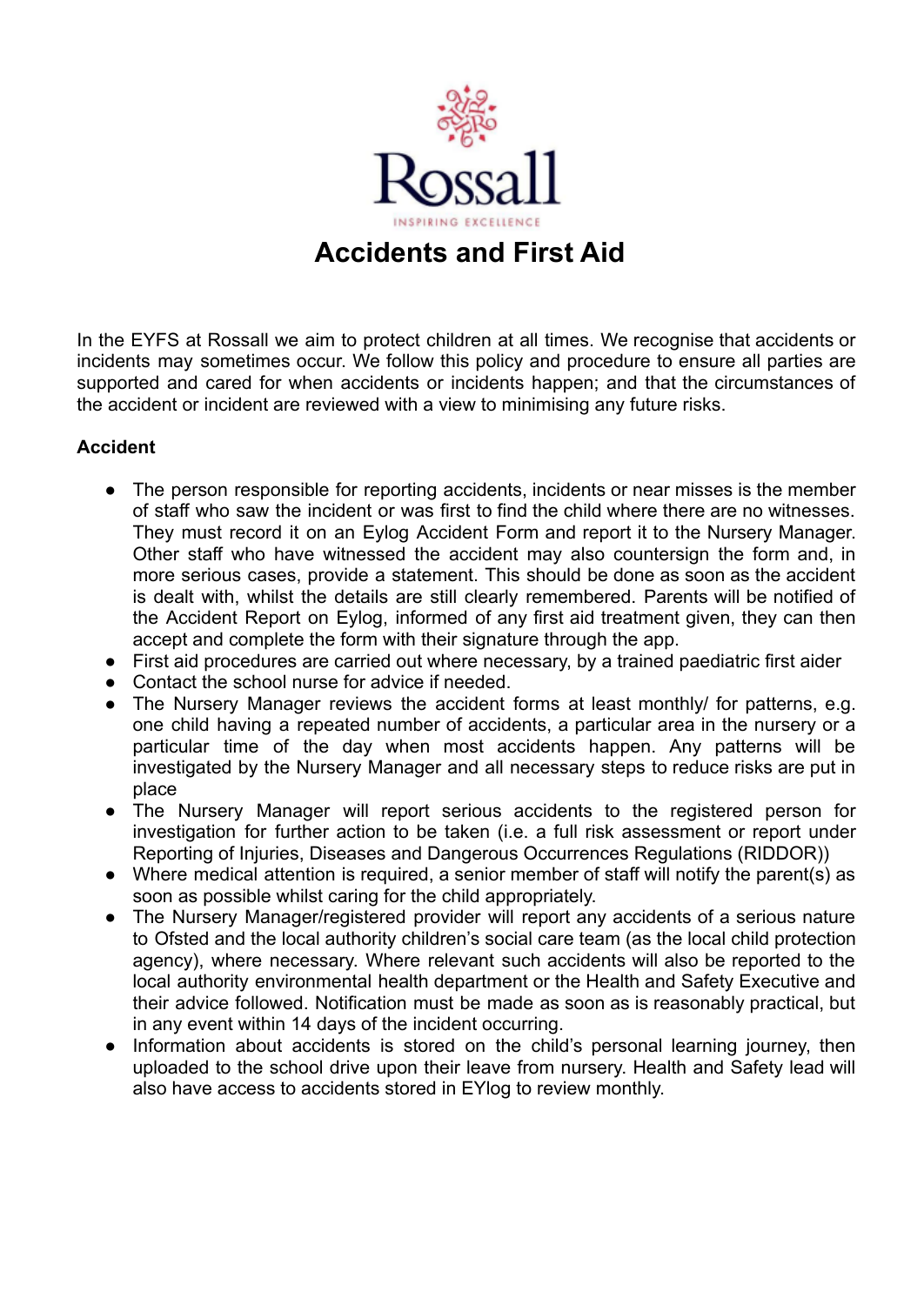# **Head injuries**

If a child has a head injury in the setting then we will follow the following procedure:

- Calm the child
- Assess the child's condition to ascertain if a hospital or ambulance is required. We will follow our procedure for this if this is required (see below)
- If the skin is not broken we will administer a cold compress for short periods of time, repeated until the parent arrives to collect their child if necessary.
- If the skin is broken then we will follow our first aid training and stem the bleeding. We will also contact the school nurse to assess, when necessary.
- Call the parent and make them aware of the injury
- Complete the accident form
- Keep the child in a calm and quiet area whilst awaiting collection, if collection is necessary.
- We will follow the advice on the NHS website as per all head injuries <https://www.nhs.uk/conditions/minor-head-injury/>
- For major head injuries we will follow our first aid training.

# **Transporting children to hospital procedure**

The Nursery Manager/staff member must:

- Call for an ambulance immediately if the injury is severe. DO NOT attempt to transport the sick child in your own vehicle
- Whilst waiting for the ambulance, contact the parent(s) and arrange to meet them at the hospital
- Arrange for the most appropriate member of staff to accompany the child taking with them any relevant information such as registration forms, relevant medication sheets, medication and the child's comforter.
- Redeploy staff if necessary to ensure there is adequate staff deployment to care for the remaining children. This may mean temporarily grouping the children together.
- Inform a member of the management team immediately
- Remain calm at all times. Children who witness an incident may well be affected by it and may need lots of cuddles and reassurance. Staff may also require additional support following the accident.

*\*If a child has an accident that may require hospital treatment but not an ambulance and you choose to transport children within staff vehicles Citation advise you consider the following in your policy:*

- *● Requesting permission from parents*
- *● Ratio requirements of the setting being maintained*
- *● The age and height of the child, in regards to will they need a car seat? Further guidance can be found at [www.childcarseats.org.uk/types-of-seat/](http://www.childcarseats.org.uk/types-of-seat/)*
- *● There are some exceptions for needing a child seat depending again on their age. Further guidance can be found at [www.childcarseats.org.uk/the-law/cars-taxis-private-hire-vehicles-vans-and-goods-vehic](http://www.childcarseats.org.uk/the-law/cars-taxis-private-hire-vehicles-vans-and-goods-vehicles/#under-three) [les/#under-three](http://www.childcarseats.org.uk/the-law/cars-taxis-private-hire-vehicles-vans-and-goods-vehicles/#under-three)*
- *● With the fitting of the car seat, we also need to ask if the individual had training in carrying this out?*
- *● Is this transport covered under business insurance, so a call to your insurance company will be needed, or do they have business insurance on their vehicle?*
- *● Safeguarding of the child needs to be looked at. In certain situations e.g. A designated member of staff should be appointed to plan and provide oversight of all transporting*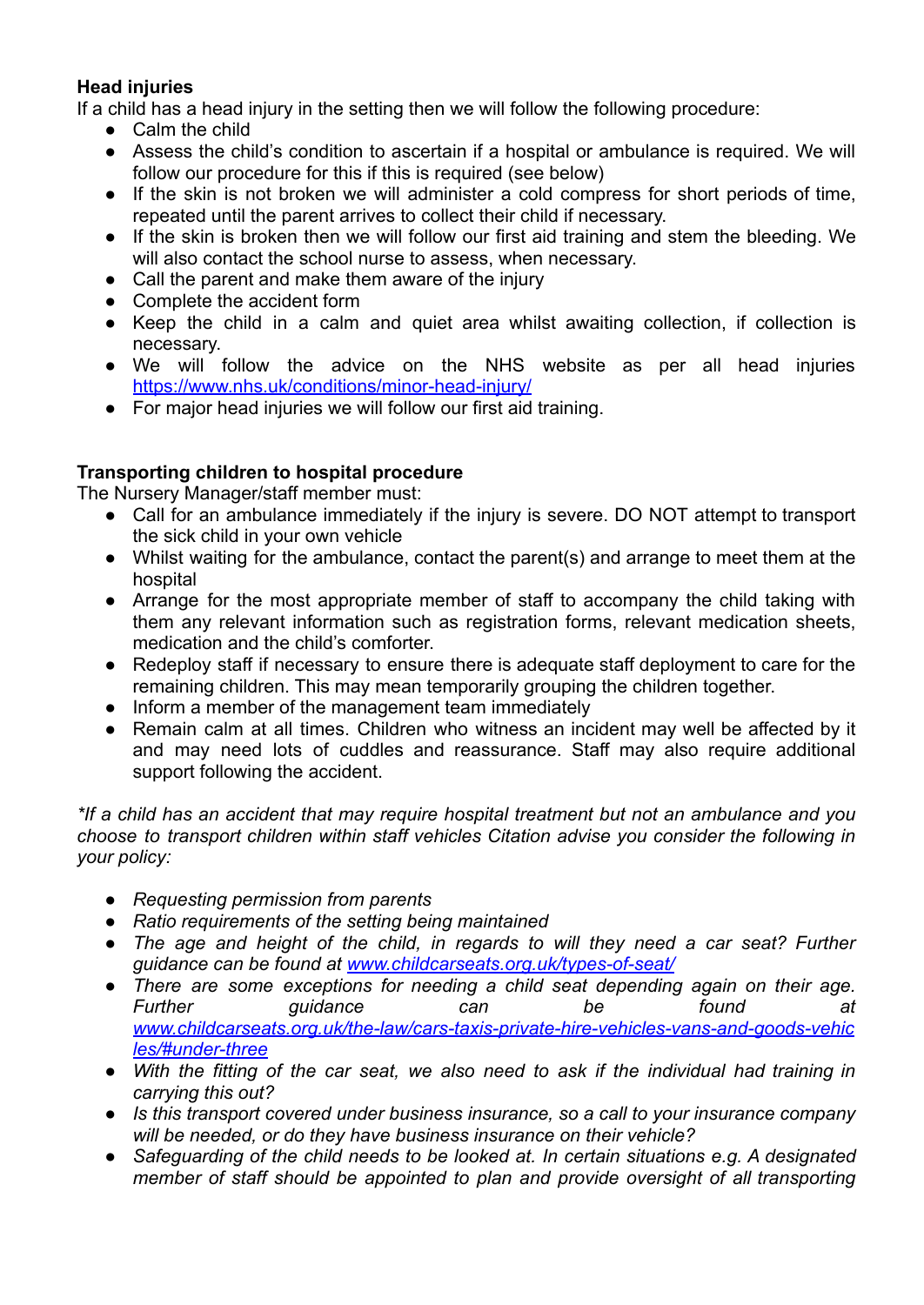*arrangements and respond to any difficulties that may arise. Wherever possible and practicable it is advisable that transport is undertaken other than in private vehicles, with at least one adult additional to the driver acting as an escort. Staff should ensure that their behaviour is safe and that the transport arrangements and the vehicle meet all legal requirements. They should ensure that the vehicle is roadworthy and appropriately insured and that the maximum capacity is not exceeded*

*● Emergency procedures, e.g. what happens if the child's health begins to deteriorate during the journey.*

## **First aid**

The first aid boxes are located in each room in the cupboard

These are accessible at all times with appropriate content for use with children.

The appointed person responsible for first aid checks the contents of the boxes regularly each month and replaces items that have been used or are out of date.

First aid boxes should only contain items permitted by the Health and Safety (First Aid) Regulations Act 1981, such as sterile dressings, bandages and eye pads. No other medical items, such as paracetamol should be kept in them.

## **The appointed person responsible for first aid is Nursery Manager**

Most of the staff are trained in paediatric first aid and this training is updated every three years.

All first aid trained staff are listed in every room. When children are taken on an outing away from our nursery, we will always ensure they are accompanied by at least one member of staff who is trained in first aid. A first aid box is taken on all outings, along with any medication that needs to be administered in an emergency, including inhalers etc.

#### **Food Safety and play**

Children are supervised during meal times and food is adequately cut up to reduce choking. The use of food as a play material is discouraged. However, as we understand that learning experiences are provided through exploring different malleable materials the following may be used. These are risk assessed and presented differently to the way it would be presented for eating e.g. in trays,

- Playdough
- Cornflour
- Dried pasta, rice and pulses.

Food items may also be incorporated into the role play area to enrich the learning experiences for children, e.g. Fruits and Vegetables. Children will be supervised during these activities.

#### **Personal protective equipment (PPE)**

The nursery provides staff with PPE according to the need of the task or activity. Staff must wear PPE to protect themselves and the children during tasks that involve contact with bodily fluids. PPE is also provided for domestic tasks e.g. serving food. Staff are consulted when choosing PPE to ensure all allergies and individual needs are supported and this is evaluated on an ongoing basis.

#### **Dealing with blood**

We may not be aware that any child attending the nursery has a condition that may be transmitted via blood. Any staff member dealing with blood must: